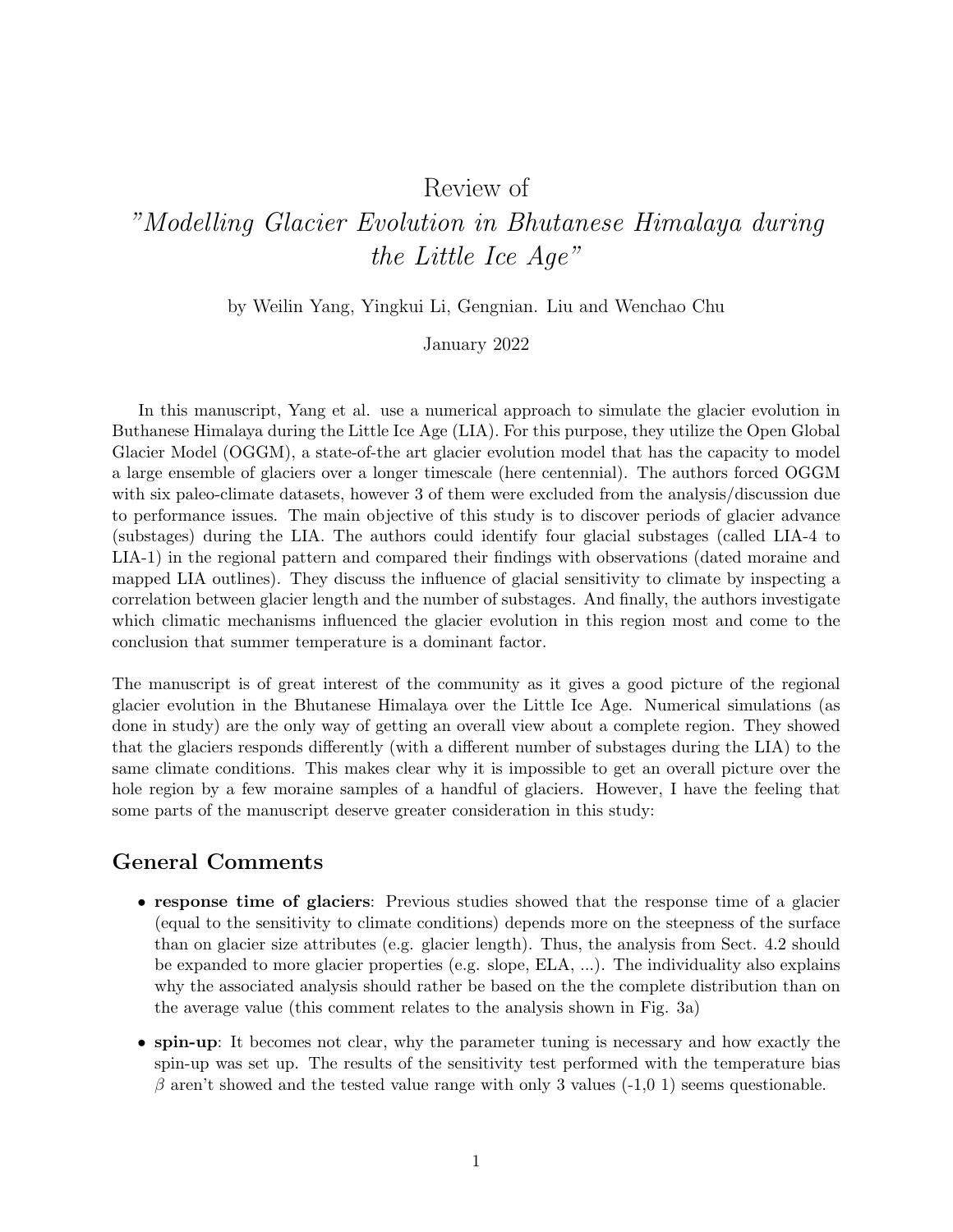- reduction to 3 (out of 6) simulations: It is a pity that the results/analysis were reduced to the half of the simulations. The authors gave justifying reasons, but I believe that from the 3 (at least 2 of them) excluded simulations one could still get information out of. The BCC-CSM and the CCSM4 simulation could be cut down to the years (1000-1850). Both simulation seems to be reasonable over this period and could be included to the analysis. For the CESM simulation (which has to high temperatures) a temperature bias could be applied, such that it fits the mean of the other GCM's.
- GCM analysis: Usually (when working with different GCMs), the mean over all GCMs is shown and the results are often analyzed based on this mean value. In this study, I'm missing the mean calculation of the results over all GCMs completely. The study explains in very detail all the results for each of the three GCM's used. I fear that, at some parts, this is oversupplied and I have the feeling that a discussion based on the mean with highlighting only specific behavior of some individual GCMs at some parts, would be sufficient and more interesting for the reader.
- overview about the test site: I'm missing in general a better overview about the test site. Figure 1 is the only part in the paper where one can get a rough idea about the study site. How many glaciers are actually simulated with OGGM is not even mentioned in the paper. Which region/subregion (from the RGI (?)) is used and how are the glaciers selected? I'm myself are not sure, if you modeled in the end all glaciers shown in Fig.1a) with OGGM or the 408 glaciers shown in Fig. 1b). Perhaps you can also give a bit more insights about the glaciers simulated? As the glacier length is an important property in your study, how is the distribution of the glacier length today/or 1950 (as this is the reference date for most of your analysis)? Is the regional glacier length dominated by a few large glaciers?
- clearer expressions: When going through this manuscript, I kept stumbling over unclear expressions/names/definitions. It really makes the text harder to understand and a substantial revision of the text will be necessary. Just to name a few examples:
	- Is there a difference between present, modern and 1950?
	- Every time when you write 'glacier length' (or outline), you need to make sure that the reader knows to which date you refer to. The LIA length or the modern glacier length?
	- When you refer to SMB changes in summer and you sum up all values, you need to make clear that you mean cumulative SMB changes over the summer months.
	- Please, make sure that the figure captions describe all elements that can be seen in the figure and that only relevant items are shown there.
- reproducibility: One criteria of TCD is that the description of experiments and calculations is sufficiently complete and precise to allow their reproduction by fellow scientists (traceability of results). I myself, as an experienced OGGM user and developer, would not be able to reproduce your results with the information given in the current version of the manuscript. Information about relevant parameters (e.g. the border parameter) are not given. It is not clear, which RGI glaciers you have simulated and I am missing a detailed description how the number of substages for each glacier were calculated and which criteria was used to define the local maxima of the length trajectories.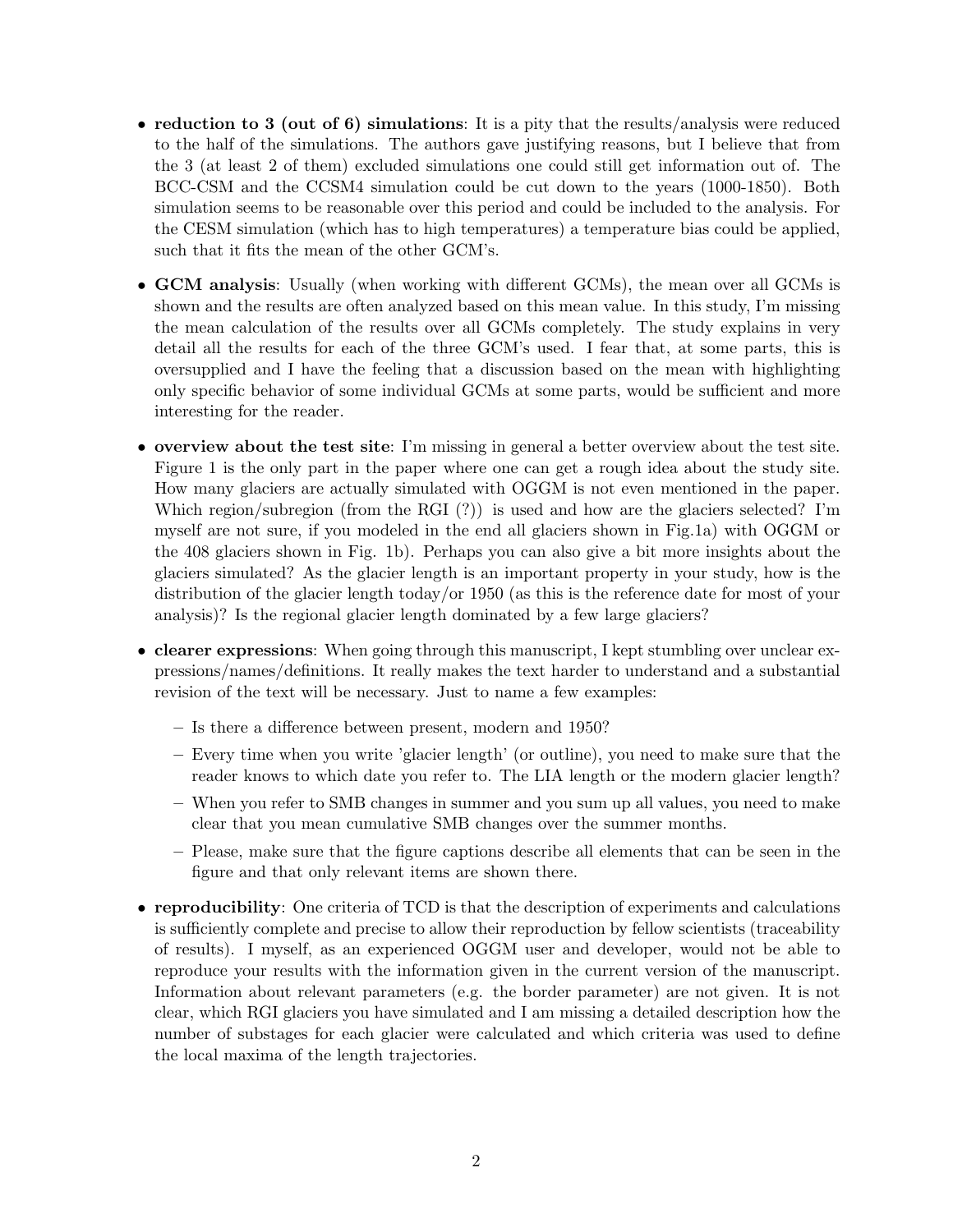# Specific and technical comments

# Title

I have the feeling that the title does not reflect well the main point of your study. As your study focus more on discovering periods on glacier advance (substages) during the LIA, I think that this should be part of your title as well.

# Abstract

- p.1, l.12: 'six paleo-climate datasets': True, but you exclude three of them and all your findings are based on those three.
- p.1, l.12: delete the 'the' before mapped
- p.1, l.13: 'driving by'  $\rightarrow$  'driven by'

## 1 Introduction

- $\bullet$  p.2, l.34: delete 'on'
- p.2, 1.35: the word 'substage' is explained in Sect. 3 (p.6, 1.133). Please explain it here, as this is the first use (excluding the abstract).
- p.2, l. 39: 'cross-validated': I think cross-validated is the wrong expressions here. The more general term 'evaluated' would fit better. A cross-validation is a specific statistical evaluation method across many others.
- p.2, l.43: I would not say that it is possible to 'cross validate observation with simulations' as a simulation always need an observation to be calibrated/working well. I suggest that you just say here: '... resulted from an imperfect understanding on how to bring observation and simulation together...'
- p.2, l.45: 'works'  $\rightarrow$  'work' (work has no plural)
- Figure 1: I guess that the idea of the figure is to give the reader an overview about the test site and the location of the data used in this study, but a fundamental revision of the figure will be necessary, because it is overloaded and should be reduced to necessary information concerning the study.
	- What is shown in the background  $(DEM(?)$  and where is the source/reference of the data?
	- In general, I have to say that I don't understand why the background information (elevation) is necessary here. A general map (e.g. showing the different subregions of the Himalaya (e.g. western Karakoram, central and western Himalaya, ...) would give a better overview and the reader would have a better picture of the distribution of the different locations. In my opinion the information about the elevation at the moraine sites is not relevant for the study. The figure (as it is now) looks at a glance quite overloaded and showing a map only could improve this.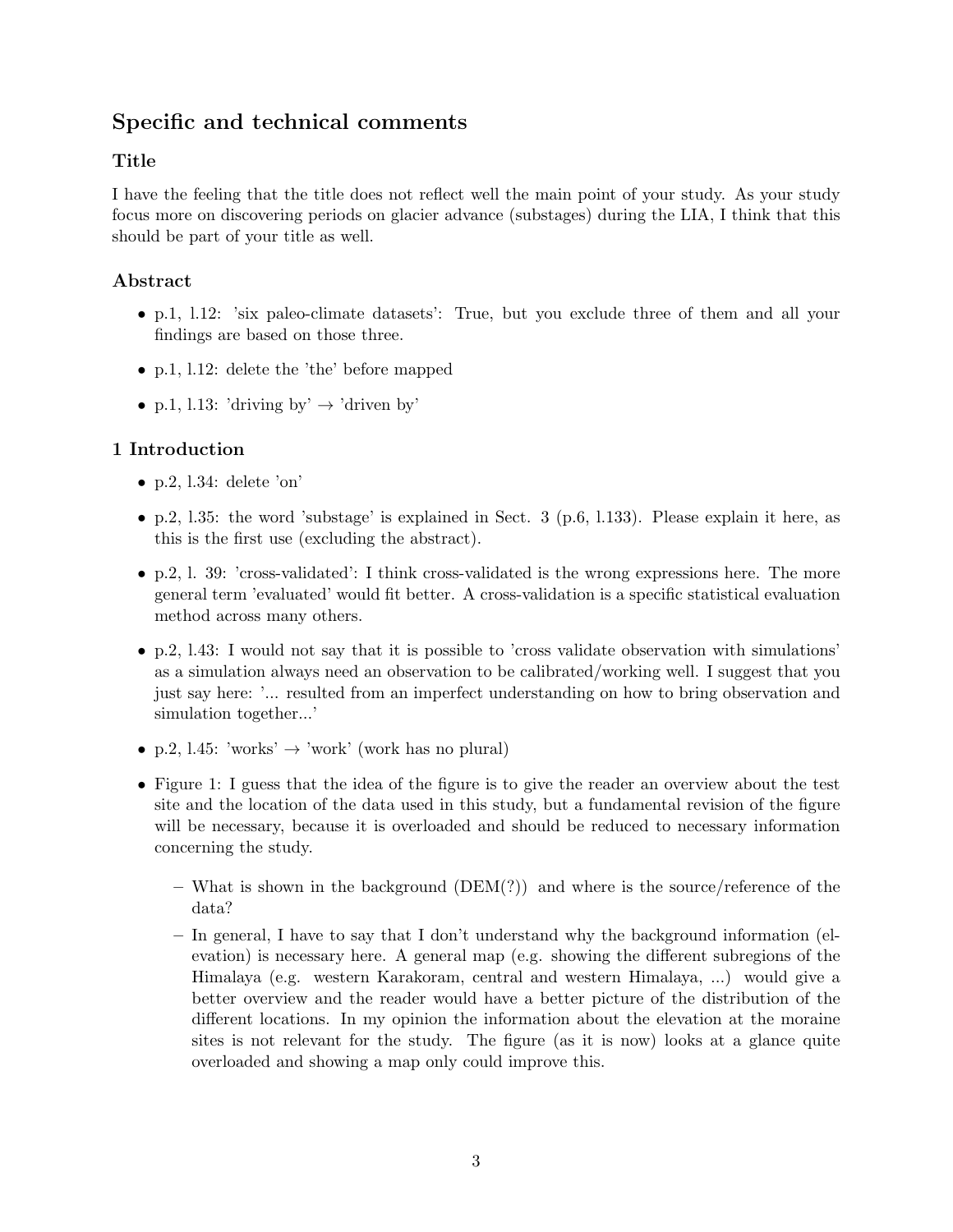- The gray plot in the upper right corner of Fig.1a) is not meaningful (no coordinates, no scale, no information at all). Here again a map with e.g. country shapes would give more information. In addition, this subplot needs a label (e.g. Fig. 1c or you consider a relabeling of all three subfigures, starting with 1a) for this one) as well.
- Elevation labels: The labels in the two subplots are not consistent. In Fig. 1a) the elevation is shown colored with a continuous color map and in Fig. 1b) with 8 different classes. Please, decide for one of method here and only use rounded numbers as label.
- Dating sites in Fig. 1a): Until here, the reader has no idea what LIA-4 LIA-1 means, as this is explained in Sect. 3 the first time. What does 'Ungrouped' mean? This is not explained in the text. Why can't some moraines being grouped?
- "Glacier" class in Fig. 1a) refers to which date (I guess modern glaciers)? It is confusing, because in Fig.1b there is a distinction between modern and LIA glacier extent. In addition, please add a reference of the glacier outlines shown in the two figures and mark (or describe in the figure caption) the number of glaciers shown here.
- It is unclear to me, why the two lakes in Fig. 1b) are shown. Are they relevant for the study? Please, don't use a blue color here, if one elevation class is also colored in blue.
- figure caption: The caption doesn't explain well what actually can be seen in the plot. To my understanding the plot doesn't show the individual calculated exposure ages of  $^{10}$ Be sites or the ages of the moraines. Please, add the information about the recalculation of the ages in the text and not in the figure caption.

## 2 Methods

## 2.1 The Open Global Glacier Model

- While this paragraph gives a detailed overview about the surface mass balance model and their (default) parameters used in this study, basically no information about the dynamical model is given. I'm missing information about relevant parameters: creep parameter  $A$  and the sliding parameter  $f_s$ , which usually are the same for each glacier (defaults  $A = 2.4 \times 10^{-24} s^{-1} Pa^{-3}$ ,  $f_s = 0$ , no lateral drag).
- Please, add information about the border parameter used in this study. This parameter plays an important role for this study. Only a high value can ensure that glaciers large enough for the LIA can be generated. It is also an important parameter in case a reader wish to reproduce the results.
- p.3, l.59: OGGM is a not a "2D" flowline model, but "1.5D". Since OGGM version 1.4. two different representations of the flowline exists (via geometrical centerlines and via elevation bands flowlines). Please, add an information which OGGM version you used for the study, as well as which centerline representation was used.
- p.3, l.60-62: OGGM was also successfully applied many times in High Mountain Asia before. Please add some information about previous studies in the same/similar region. To get a better overview yourself about existing studies making use of OGGM, you can have a look here: <https://oggm.org/publications>
- p.3 l.63- p.4 l.76: Please, add references to [Maussion et al.](#page-9-0) [\(2019\)](#page-9-0) and [Marzeion et al.](#page-9-1) [\(2012\)](#page-9-1) to this paragraph. All information/or parts mentioned here stem from the two publications.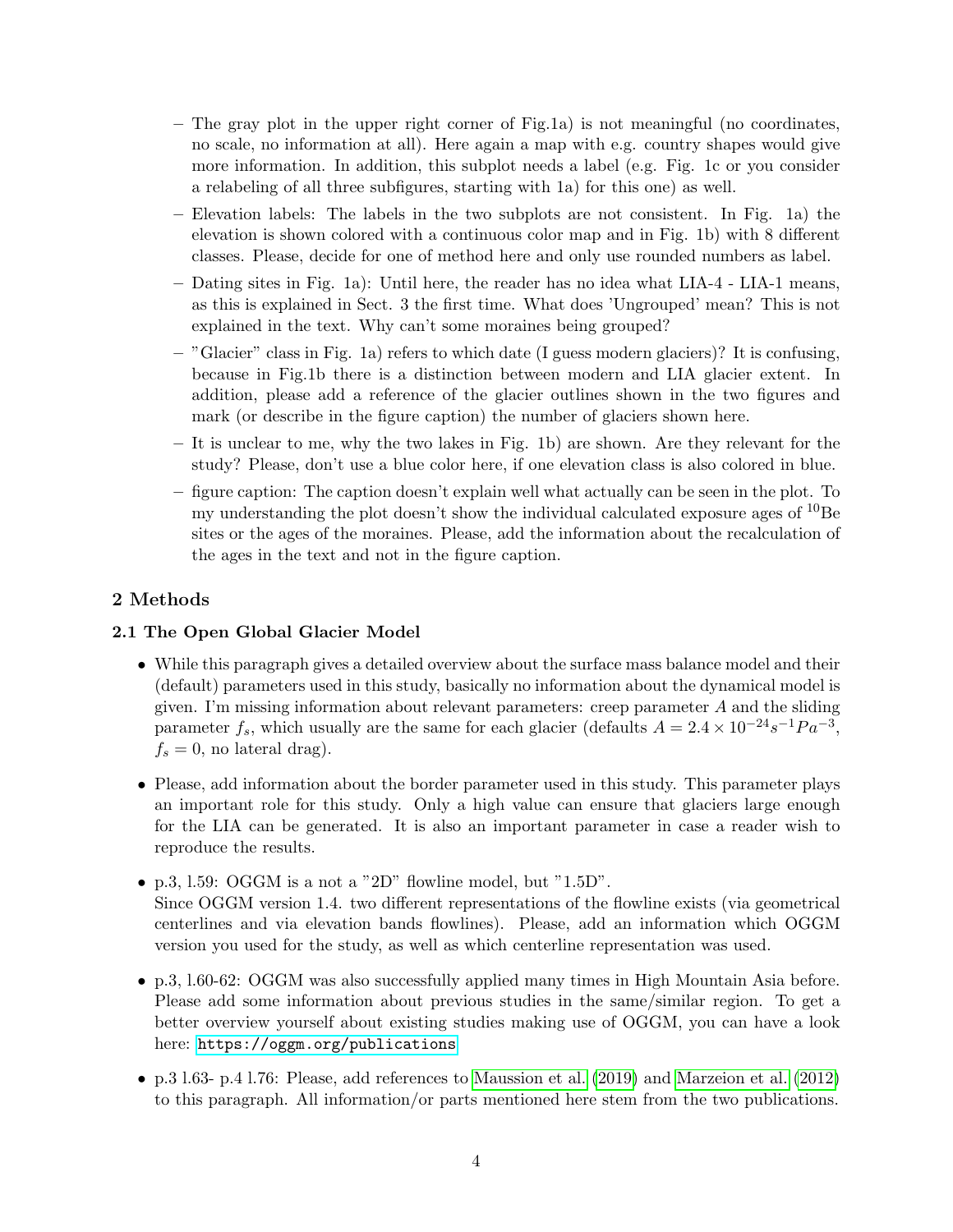- p.4, 1.66: Where does the  $+10$  in the definition of dx comes from? To my knowledge, dx in p.4, 1.00: where does the +10 in<br>OGGM is defined as  $dx = 14\sqrt{S}$
- p.4, l.67: The citation of Bahr et al. needs to be wrong here. Please correct to [Maussion](#page-9-0) [et al.](#page-9-0) [\(2019\)](#page-9-0) .
- p.4, l. 79: 'to better capture the changes of individual glaciers': Please, be more carefully with this statement. It is true, that OGGM might be able to capture changes of individual glaciers better than other models do, but ONLY if OGGM's parameters (from the SMB and the dynamical model) are well calibrated for those individual glaciers. Unfortunately this is with the default settings of OGGM (due to the lack of available data) not possible and not the case. Even, if it is possible to easily apply OGGM on individual glaciers or smaller regions, the results needs to be handled with care. If the user of OGGM wants to apply OGGM on an individual scale, it is the task of the user to make sure that the model is well calibrated for those glaciers. It is very important to keep in mind that all default parameters given by OGGM are chosen or calibrated such that OGGM performs well on a global scale (by accepting larger errors for single glaciers) and not on an individual scale.

#### 2.2 Climate forcing and experimental design

- p.4, l.81: OGGM uses 'monthly' temperature and precipitation data. Please, add this information.
- p.4, l.84: 'details listed in Gosse et al. and Table S2': although one can find the information there, please add the time coverage of the GCMs (e.g. all data sets cover the period 850 CE - 2000CE)
- p.4, l.88-l.89: Please, rearrange the sentence and split the 2 information. To initialize the model, you used a spin-up (in order to avoid the influence of the initial condition) and in order to better estimate the long-term glacier evolution an additional parameter tuning is necessary. The better estimation is not the reason for the spin-up. Every model needs to be initialized before usage.
- p.4, l. 89: '600-year spin-up': Please, proof that the 600 years are long enough and the initial condition does not influence the results anymore. You could do this by repeating the spin-up with a) zero-ice volume and b) e.g. double ice volume at the beginning of your spin-up. All lines, needs to converge during the 600 years. If not, you need to extend the spin-up time. Please, add a figure showing the spin-up as well, ideally including a proof as suggested above.

I doubt that the 600 years will be enough. The required spin-up time will depend on the initial condition of your spin-up. As you did not mention this in the text (please add this information to the text), I assume that you start your spin-up with present-day condition (RGI inventory date) and I expect a large difference between the present day state and the state around 900 CE. Thus, 600 years might not be enough for the today's glaciers to adjust to the climate around 900 CE.

- p.4, l. 90: '51-year window': The default value in OGGM is 31 years. Is there a specific reason that you chose 51 years?
- p.4, l. 90: '875-925 CE': All GCM's start in 850 CE. Why don't you make use of this? I see, that you want to have a good starting point for the year 900, but later in the text you write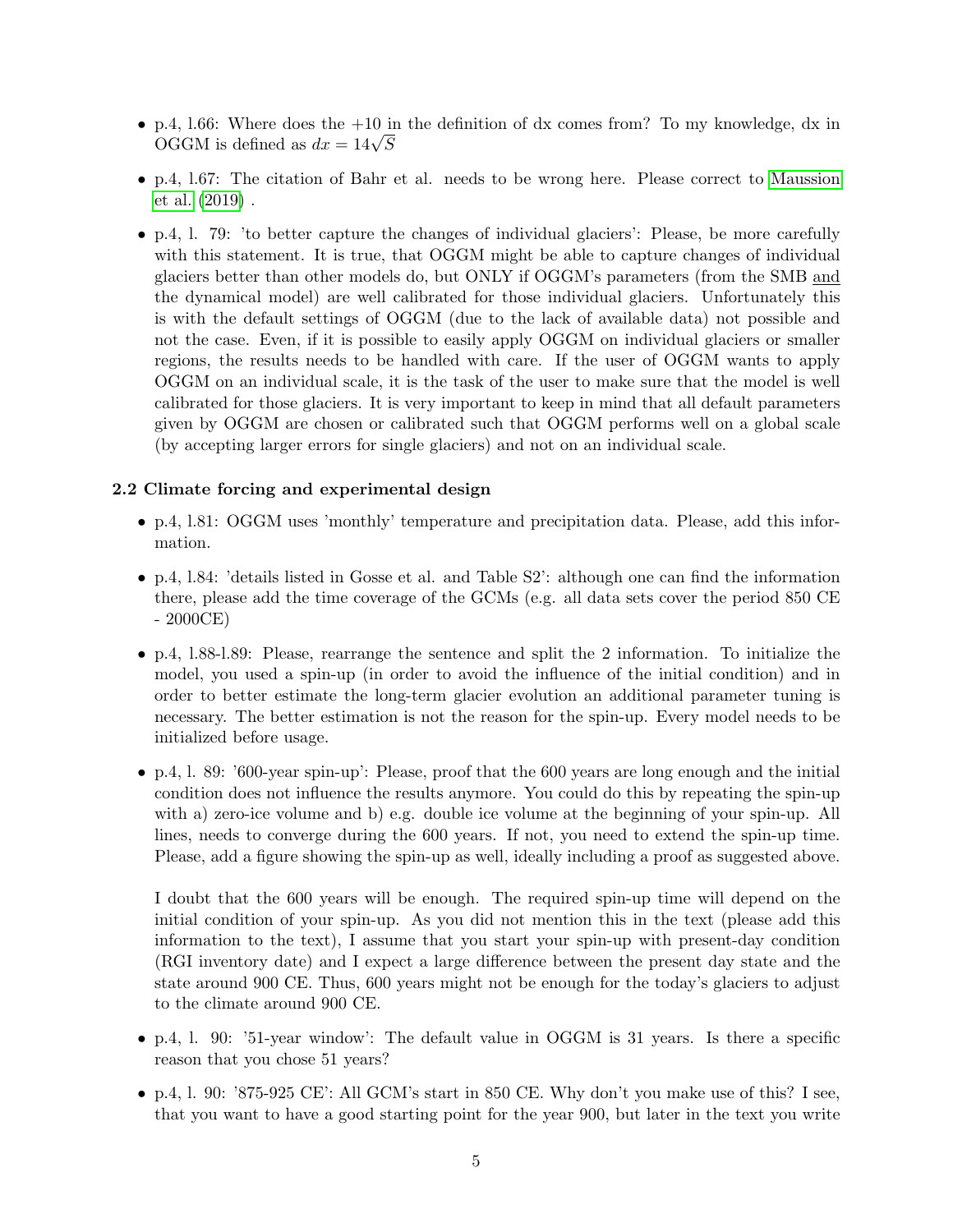that you limit your simulation to the year 1000. That's why I wondered why you don't start earlier?

- p.4, 1.91: 'tuneable parameter  $\beta$ ': Please, add the name of the parameter as well (temperature bias).
- p.4, l.92: 'adjust β from -1 to 1 °C with an increment of 1 °C': testing 3 values (-1,0,1) isn't enough for a sensitivity test. Besides that, deciding for an value at the end of the tested value range, shows that the range of tested values wasn't large enough. Please show a figure of this experiment.
- p.4, l.92: ' 250 years': To me it is unclear, if you applied  $\beta = -1$  only during the spin-up or for all experiments. Are these the first 250 years of the 600 year spin-up or after the start of your simulation in 900 CE?
- p.4, l. 94: Please, reformulate this sentence. It is hard to understand. If I understood it correctly, you tuned  $\beta$  such that the LIA start time of the OGGM simulation matches the <sup>10</sup>Be chronologies? The temperature bias reduces/increases the input temperature by a fixed factor and thus it increases/decreases the volume of a glacier by a constant value over time. Thus, the volume trajectory is shifted up or down. I don't see, how the temperature bias can shift the time of a glacial maximum to an earlier/later time. I may have misunderstood this part, and I would gladly be corrected, but in that case I am afraid this part may also be problematic to understand for some other readers. A figure showing the parameter tuning could improve the understanding why this is necessary.
- p.4, l.95-96: 'Because the simulation of the first 100 years is influenced by the choice of initial condition ...': This should not happen, as the reason for a spin-up is to not have the influence of the initial condition any more. This shows, that your spin-up time wasn't long enough!
- p.5, l. 98: 'We also test the sensitivity of glaciers': This disturb the flow of reading as it is a sudden change in topic. Please add a justification why you are doing this.

#### 3 The pattern of glacier changes during the LIA

- p.5, l.126 p.6, l. 127: The CESM simulation: This is a perfect example for what the temperature bias could be used to. As you have stated in the text, the temperature over BH in the CESM climate data is to high, but in Fig. S2d) the substages still seem to match with the others. So you could make use of the temperature bias and decrease the CESM temperature (e.g. such that the mean of the (then) biased CESM temperature agrees with the mean temperature over all the other GCMs). Note that in this case the temperature bias needs to be applied additionally to the temperature bias of your spin-up and during simulation from 900-2000 CE.
- p.6, l.127-129: The BCC-CSM and CCSM4 simulation: I agree that the temperatures from 1850s onward are rising too much, but why don't you clip the results for the two simulations to the year 1850? The years 1000-1850 seem to be in the average of the results from the other GCMs. They still could provide information about the substages LIA4-LIA2.
- p.6, l.130: 'we removed this simulations': I would like to encourage you to rethink, if the complete remove is really necessary.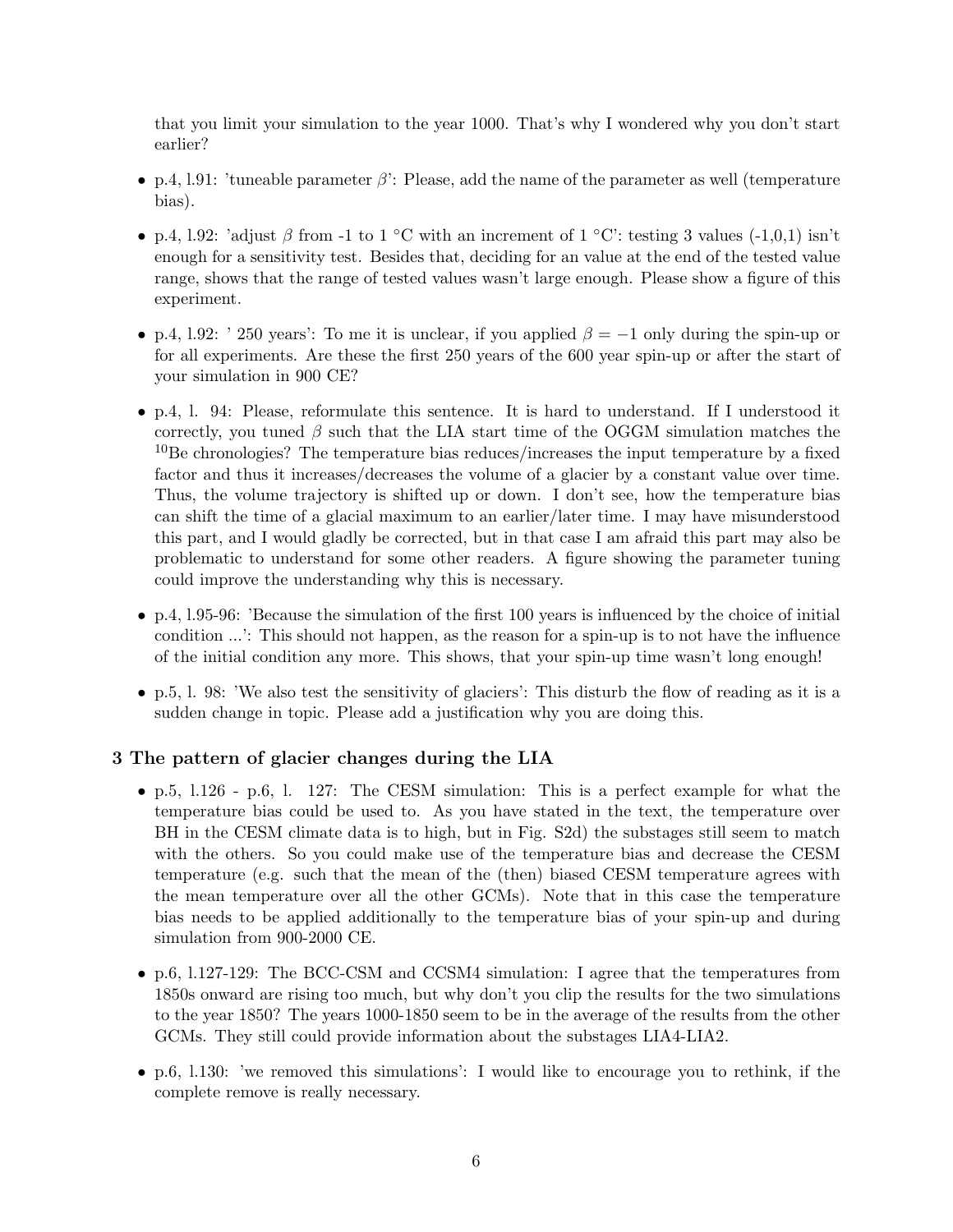- Figure 2: The most important figures of this study are Fig. 2d) and 2g). That's why I would either put them in an extra figure or make them much larger (compared to the other subfigures of Fig. 2) in order to highlight them.
	- 'Regional averaged ∆ ELA': It is unclear to me, if this stem from observation or if this an (with OGGM) simulated regional average?
	- Fig.2d-2i: Please add the information about the exact number of glaciers used for the mean calculation.
	- Fig.2d,e,i: Where does the Observation (dotted, black line) stem from and which year does it represent?

#### 4.1 The Comparison between Simulations and Observations

- p.7, l.161: 'using mapped LIA glaciers': add a linkage to Section 2.3.
- p.7, l.167: 'studies from nearby area': add references
- p.8, l.171: 'overestimated of the area change': delete 'of the'
- p.8, 1.180: 'makes the glacier advanced and the ELA dropped'  $\rightarrow$  'lead to an advanced glacier and the ELA falls'
- p.8, l.180: 'the amplitude of ∆ELA is determined by the amplitude of SMB': I don't agree here. The glacier geometry (e.g. slope) also play an important role. The same change in SMB can lead to very different ELA changes for e.g. very steep and flat glaciers.

#### 4.2 Why exists four LIA substages in BH

- p.8, l.195: 'is caused by the sensitivity of different glaciers': This is due to the different response times of glaciers. Unfortunately, the name 'response time' does not occur once in your text. The story about the response time/sensitivity of glaciers to climate is more complex, and can't be reduced to a correlation with glacier size only (as in your study with glacier length). Various studies (Lüthi, 2009; [Zekollari and Huybrechts, 2015;](#page-9-3) [Bach et al.,](#page-9-4) [2018;](#page-9-4) [Eis et al., 2019\)](#page-9-5) showed that that response times depend more on the steepness of the surface than on the glacier size attributes (as the glacier length). To this end, I suggest that you consider other glacier characteristics than the glacier length in your analysis as well, as this would give much more weight to your argumentation. A similar plot as Fig.3 for the slope and ELA would be interesting .
- p.8, l.196: 'length of glaciers': at which time? Modern glaciers? at the reference date 1950? or during the LIA?
- p.8, l.198: 'that smaller glaciers are more sensitive to climate change compared to larger glaciers': See my first point in this section. This effect can't be reduced to the glacier size (length, area, volume) only.
- p.8, l.199: 'frequency of number of LIA substages': How are they determined for each glacier? I assume that local maxima of the length trajectory were determined for each glacier, but on which criterion is this based on?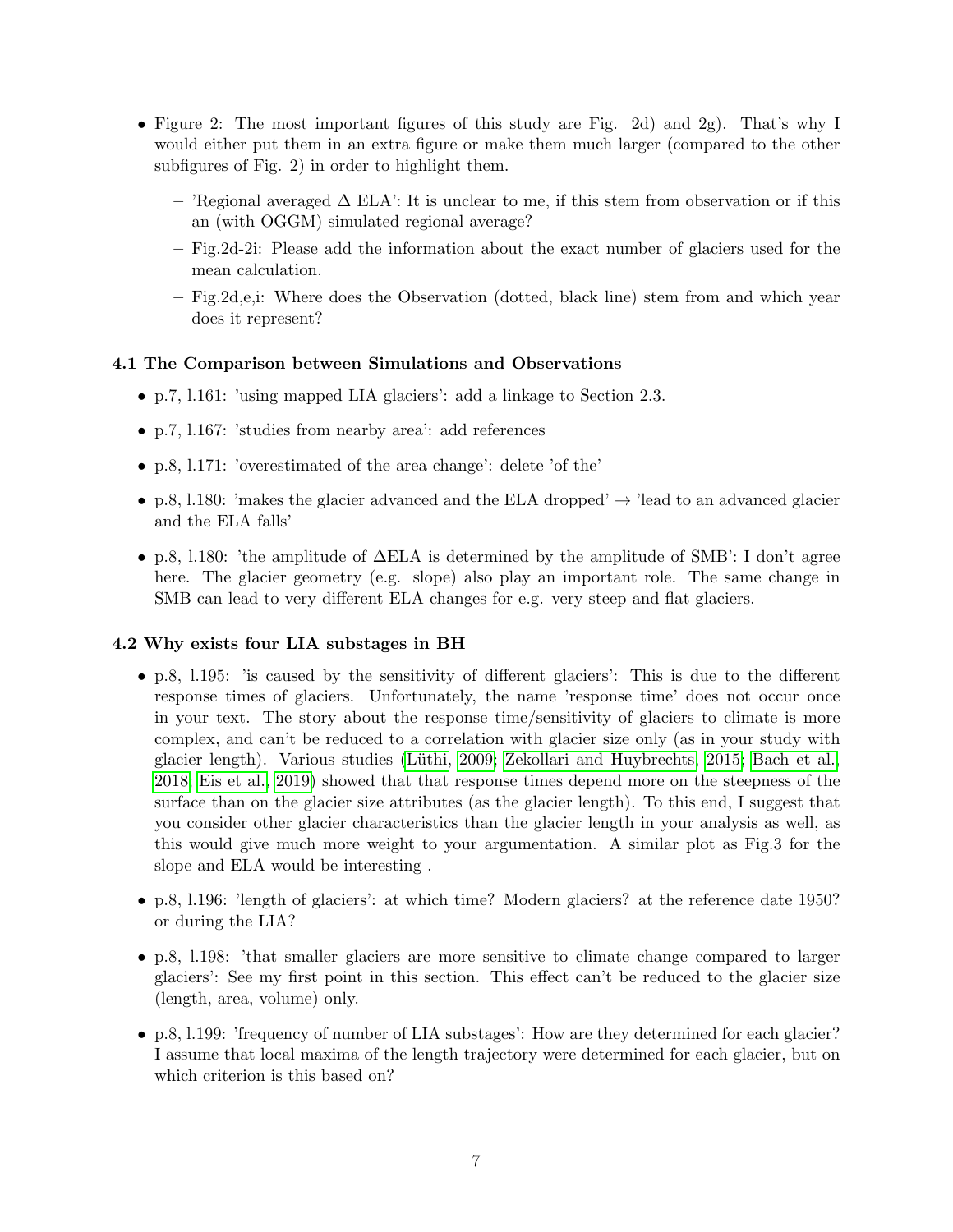- p.9, l.201:'the average length of glaciers': Please clarify what you mean exactly. To me, it is not clear how the "average length" (also in plot 3a) is defined exactly. To which date does the average length refer to (to the modern glacier, to the reference date 1950 or to the LIA)? I assume, that modern glaciers are meant, please correct me, if I'm wrong.
- p.9, l.202: 'consistent with the regional average length of modern glaciers': It is not surprising that they are consistent with the regional average. As it can be seen in the histogram (Fig.3b.) the majority of glaciers in the IPSL and MPI run belongs to the class with 4 substages and consequently their average is closest to the regional value.
- Figure 3: Unfortunately the number of glaciers belonging to the classes  $0,1,2,6,7$  is not representative and I fear that single outliers may have large influences on the average length shown in Figure 3a). When considering the representative classes (3,4 and 5) only, the relationship between the length and the number of substages does not become that clear. Instead of the average value you could e.g. use the median instead, as this would avoid the influence of potential outliers. Perhaps you can also show a complete distribution (e.g. by a scatter plot with points for each glacier) or (even better) a boxplot instead. This would give a much better picture, if one could see different distributions over the different substages. Please, consider the following suggestions to improve the figure, as well:
	- Please, add to the Fig.3b) the information about the total number of glaciers  $(n=\dots)$
	- in fig. 3a) The different GCM's already have different colors. In my opinion, the readability of the plot could be improved by showing one marker only (e.g. points for all GCMs)
	- Is it really necessary to break the y-axis two times? The interrupted regression lines are harder to understand. If necessary, consider a logarithmic scale instead.
	- Add a label for the colored lines (I guess this is a linear regression).
- p.9, l.218-226: This paragraph is really hard to follow, as neither time periods LIA-4 to LIA-1 nor the percentages described in the text can be directly seen in the figures(S3-S5). The three figures from the supplement are relevant for this part of the study, so they should be shown here directly. This avoids that the reader needs to open the supplement in order to follow the text.
- p. 9, l.219: 'about 49% of glaciers occurred during LIA-2': In this sentence is not clear was is meant by 'of glaciers'. Do you mean the second longest length?
- p.9, 1.220:'if the dated moraine belongs to these  $25\%$ ': Would it be possible to link the moraine to the simulated RGI glaciers directly?
- p.9, l.222: 'by the GISS and MPI climate datasets (Fig.S4)': Figure S4 shows the IPSL dataset, not the GISS or the MPI dataset.

#### 4.3 Climate-forcing Mechanisms

• In the introduction  $(p.1, 1.23)$  your wrote that other studies showed that the advances are related to overall summer temperature. I'm missing in this section a discussion based on the findings from other studies. Please add references and discuss, if your findings agree with them.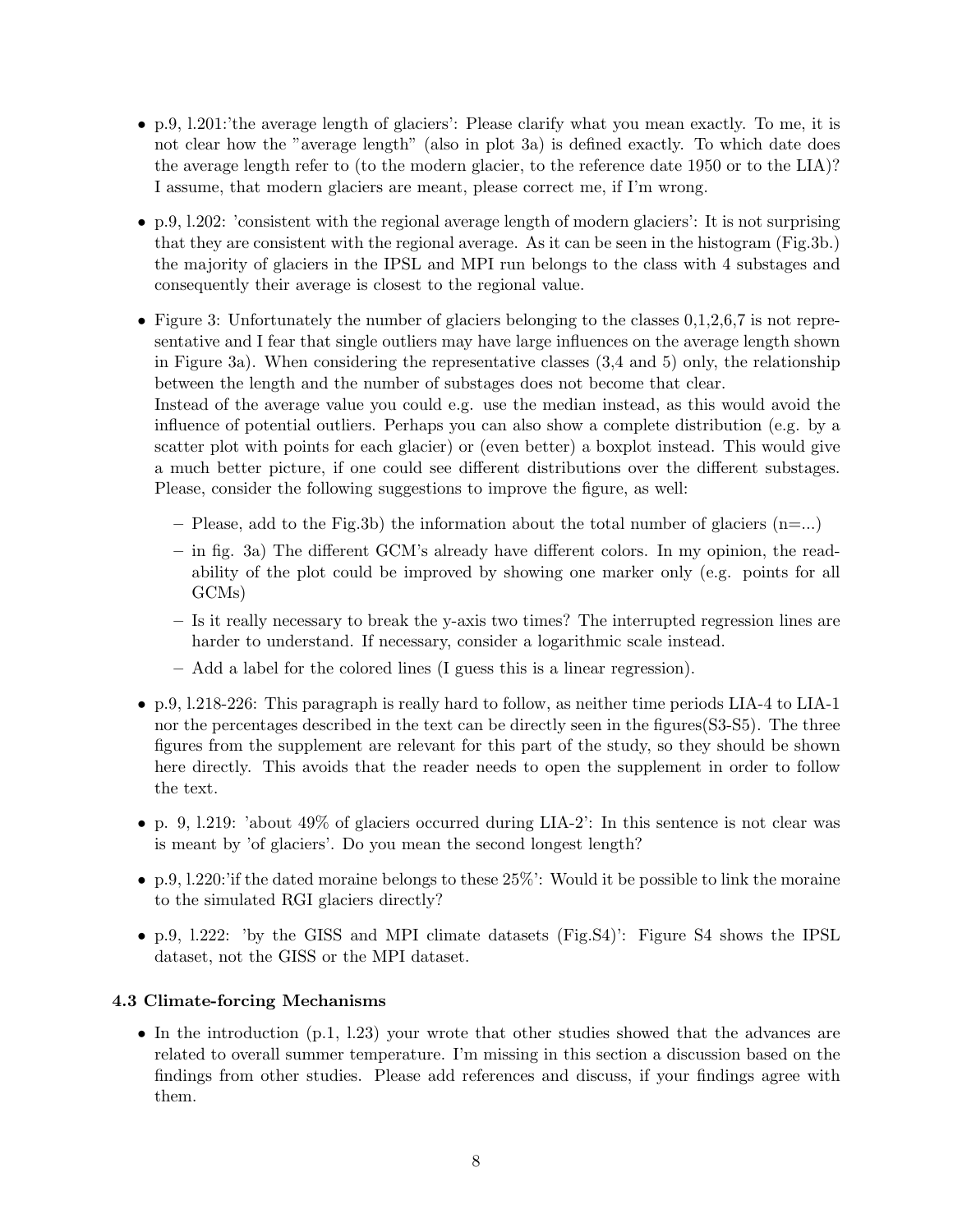- p.10, l.239: 'Our study revealed that the summer temperature plays a dominant role in controlling glacier changes at suborbital scales': Please, add 'in the monsoon-influenced Himalaya'.
- p.10, l.241: 'at present': In the figure is stated between modern (1950). Please, be more precice here (1950 isn't present to me).
- p.10, l.241: 'magnitude of SMB changes in summer': Do you mean cumulative values over the summer month (which month exactly)?
- p.10, l.245: 'precipitation is mainly categorized as liquid in the model ..., summer temperature was about  $6.6^{\circ}\text{C}$  during LIA, larger than  $2^{\circ}\text{C}$  (Eq.1)': I'm not sure, if this is really that simple. OGGM takes an elevation dependency for the temperature into account. The default is to use a fixed lapse rate of -6.5K km<sup>-1</sup>. Did you take this into account or did you only had a look at the summer temperature averaged over the region?
- p.10, l.243: 'increasing summer precipitation': add cumulative
- p.10, l.247: 'cumulative positive temperature': Do you mean decreased number of positive degree days?
- Figure 4:
	- Perhaps you can consider different colors for neg. and pos. SMB changes.
	- It is confusing to me, having the label of the precipitation next to the axis of the temperature and vice versa.
	- Perhaps you can highlight the summer months in the plot.
	- 'from LIA-4 to LIA1' Please, state in the Figure caption the exact years instead of LIA-4 ...
	- Please make clear, if ∆SMB is LIA-modern oder modern-LIA.
- p.11, l.255: 'sensitivity analysis': Please, remind the reader that you performed the sensitivity experiments based on climate conditions around  $t^*$ . Make clear, that you increased/decreased the annual temperature observed in year  $t^*$  by a spec. factor.
- p.11, l.256: 'Glaciers shrink': Which glaciers? The ones of your study area? the modern or the LIA glaciers?
- p.11, 1.257: 'after the annual temperature is larger than  $0.5$ ': Not the annual temperature itself is larger than 0.5, but the increase of the annual temperature in you sensitivity experiment. Same holds true for the statement with the summer temperature. Please, correct.
- p.11, 1.270: 'present': present or 1950?

# Supplement

- Figure S2: Please, choose different colors as in Fig.2 (from the main manuscript). This is confusing, as once associate with the same colors not different GCM's.
- Figure S3-S6: